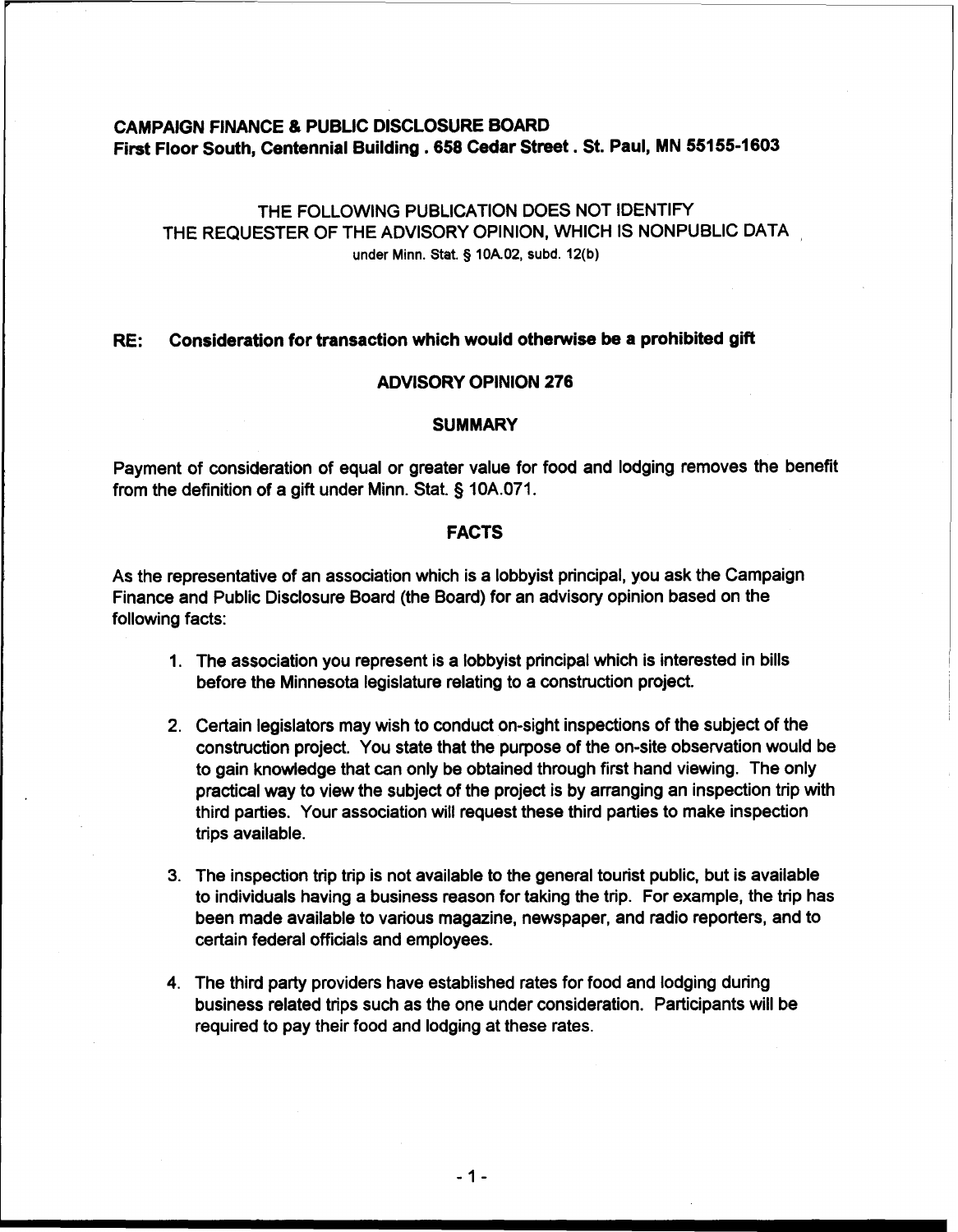### **ISSUE ONE**

Is the trip, as described in the facts, excluded from the definition of a gift under Minn. Stat. § 10A.071 based on the consideration to be paid for it?

#### **OPINION**

The trip, arranged by a lobbyist principal and taken by a public official, is a prohibited gift unless consideration of equal or greater value is paid by the official.

The trip is primarily educational and does not appear to include significant pleasure or entertainment value. The provision of transportation to the site is necessary to accomplish the inspection, but otherwise has negligible value. Thus, the value of the gift, for Minn. Stat. § 10A.071 purposes, is the value of the meals and lodging provided. It is this value on which the determination of adequate consideration must be based.

In a situation where operators limit the category of guests they will accept and also determine how much a guest must pay, the established price does not necessarily reflect the value of the food and lodging provided. Thus, the room and board rates set by operators may not be used as the sole basis for establishing the actual value of the meals and lodging provided.

In a similar situation, involving use of a corporate aircraft, the Board concluded that the value of the transportation should be determined based on the cost of commercial transportation of similar quality (Advisory Opinion 188). That reasoning is applicable to the present request.

One reasonable means of determining the value of the meals and lodging, for Minn. Stat. § 10A.071 purposes, is to base the value on the cost of meals and lodging of similar quality and quantity which could be purchased by a member of the public in commercial establishments.

#### **ISSUE TWO**

If consideration of equal or greater value is not paid, does the gift, nevertheless, fall within any exception to the general prohibition of gifts under Minn. Stat. § 10A.071?

#### **OPINION**

No. The only possible exception relevant to this gift is that of Minn. Stat. § 10A.071, subd. 3(a)(2), for services to assist an official in the performance of official duties. However, the Board does not consider the provision of food and beverages or lodging to be a service. Thus, the services exception is not applicable to the gift under consideration.

 $4/76/6$ Issued:

G. Barry Anderson, Chair Campaign Finance and Public Disclosure Board

 $-2-$